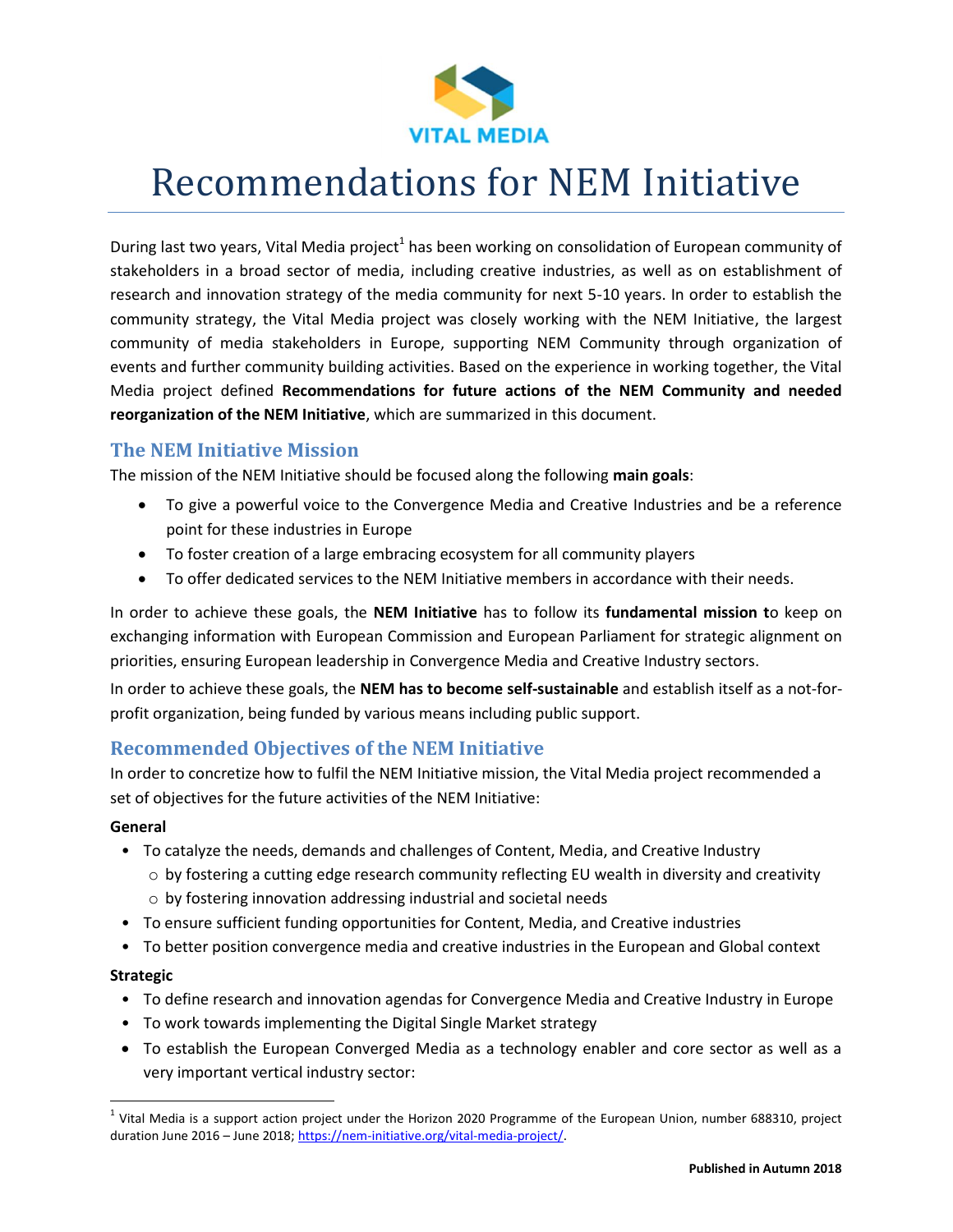

- o Media technologies for various vertical application sectors establishing necessary collaborations
- o Media and Entertainment as one of the main vertical sectors to exploit the future networks

#### **Community related**

- To get the entire European media ecosystem together to collaborate in the pre-competitive phase
- To support all stakeholders in Content, Media and Creative Industries by providing community services they need
- To work on establishment of the NEM Initiative as a self-sustainable organization

## **Community Building and Engagement**

In order to achieve goals of the NEM Initiative, it is important to have a significant number of community members involved, but it is more important, even crucial to ensure high engagement of the community. **Lessons learned** from the Vital Media community building activities are summarized below:

- The active or potentially active community members should be in focus
- **Benefits of being a NEM member have to be continuously emphasized and widely promoted**<sup>2</sup>
- Mechanism of NEM Ambassadors is needed to outreach in regions with low participation in the community, where, again, is important to look for active ambassadors
- The NEM members need regular annual/biannual community events to meet and share their views
- The NEM Initiative should define concrete service offer for the members

## **The proposed NEM Initiative Service Offering**

- Repository containing thematic and geographical map of NEM members, including their interests, results, skills and knowhow, including related information from EC funded projects
- Members' support, in particular for SMEs:
	- o Access to standardization activities and contribution to these
	- $\circ$  Business support, including self-assessment, coaching, and mentoring through workshops
	- o Facilitation of members' participation at large industry events and exhibitions
- Establishment of expert groups on specifics topics (besides existing NEM Working Groups)
- Support for members' participation and exhibitions at events important for the sector.

Furthermore, the NEM Initiative should enable sandbox and living lab type of activities for the members.

The NEM Initiative needs a powerful tool enabling online collaboration among the community members in a secured repository. In this respect, Engineering leaves as a heritage from the Vital Media project the OPENESS platform to NEM Initiative and will continue to maintain it on own expenses, at least for next two years, so it can be widely used by the community members in the future.

## **Sustainability of the NEM Initiative**

 $\overline{a}$ 

In order to offer all these services and ensure their sustainability during a longer period, the proposal is to establish a legal entity or similar, ensuring establishment of NEM Initiative as a self-sustainable nonfor-profit organization. The needed financing can be ensured by membership fees, registration fees from NEM Initiative events, sponsorships from large members' organizations, dedicated funding from projects and revenues from the NEM Initiative services selling.

 $^{2}$  Benefits for being a NEM member are defined by the Vital Media project and published on the NEM website.